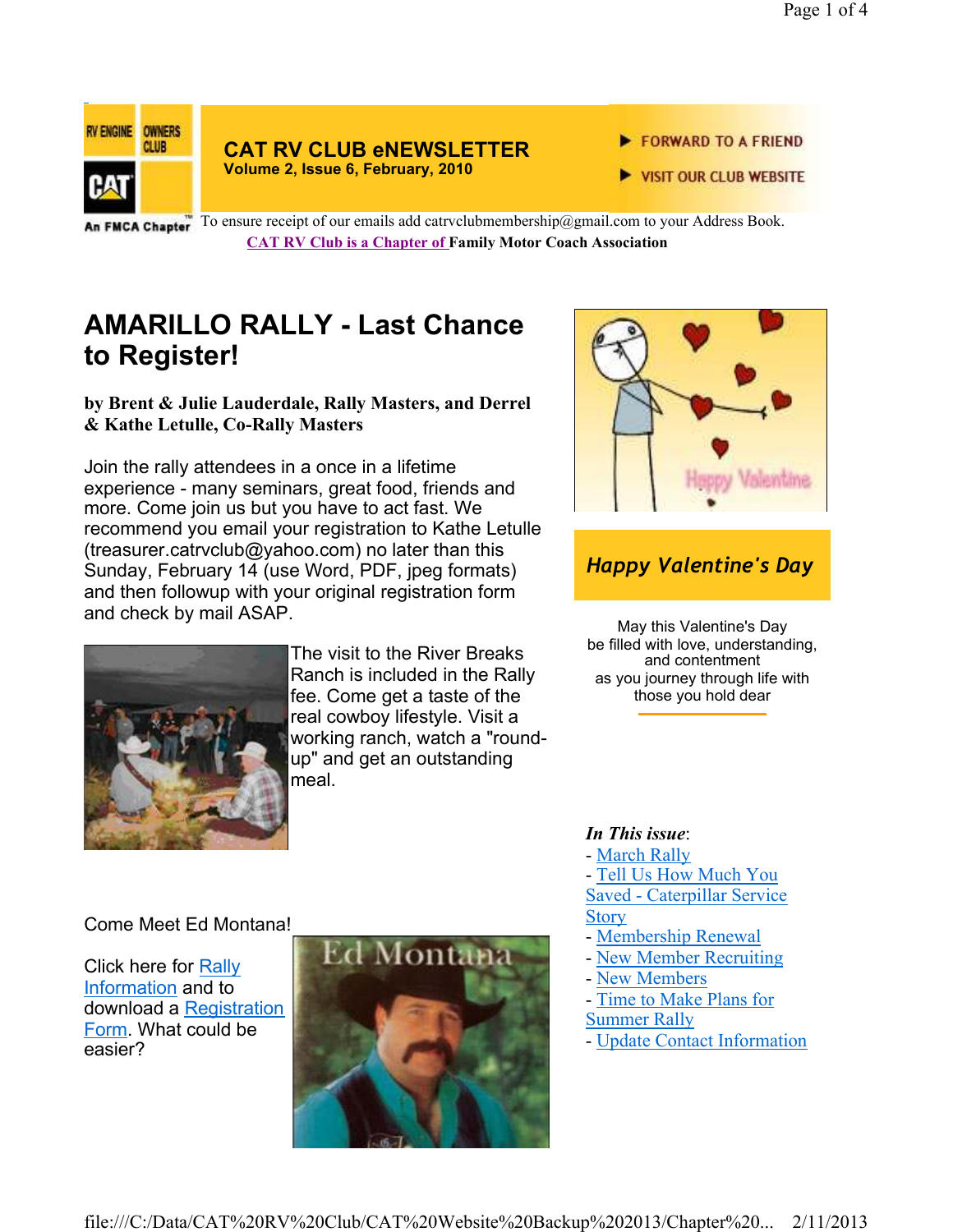|  |  | HAD SERVICE AT A CAT DEALER? Tell Us Your Story |  |
|--|--|-------------------------------------------------|--|
|  |  |                                                 |  |

**READ MORE** 

## **by Lee Zaborowski, Newsletter Editor**

We are interested in hearing from members that have used the 10% discount when getting their engine serviced at a Caterpillar Service Center. If you'd like to tell your story, email me and share your experience - services you've received, your dealer and location, and the amount of money you estimate you saved.  $er$ Email your story to **leezabo@gmail.com.** If we decide to use your story we will get back with you first. Take 5 minutes and send your story to me by email now!



#### Go to Index

Go to index

# **MEMBERSHIP RENEWALS - PAST DUE**

All club memberships renew on a "class" basis annually on November 1. Not sure if your membership has expired? Check the Renewal Date shown at the bottom of this eNewsletter. If its time for you to renew, you can either use the new PayPal option or you can renew by mail. To renew now, click on:

- PayPal - Renewal Form, Print and Mail Return to Index

## **NEW MEMBER RECRUITING**

There has never been a greater opportunity to encourage your friends to join the CAT RV Club. The first year new member fee has been dropped from \$40 to just \$15! The old fee covered the annual dues of \$15 plus \$25 to cover initial and the cost of the "new member" kit comprised of Club logo items (ballcap, visor, pins, etc.). With the exhaustion of the supply of new member kits, the Board has decided to eliminate the additional \$25 charge so that New Memberships cost only \$15, the same amount as the annual renewal fee. This change is effective immediately. If you have recently joined the club and paid the \$40 fee, a New Member kit will be shipped to you.

Return to Index

## **New CAT RV Club Members**

Please join us in extending a warm Welcome to our newest Club members!

| <b>BT</b><br>N AW<br>$A = A$<br><br>- 7 | -- |  |
|-----------------------------------------|----|--|
|                                         |    |  |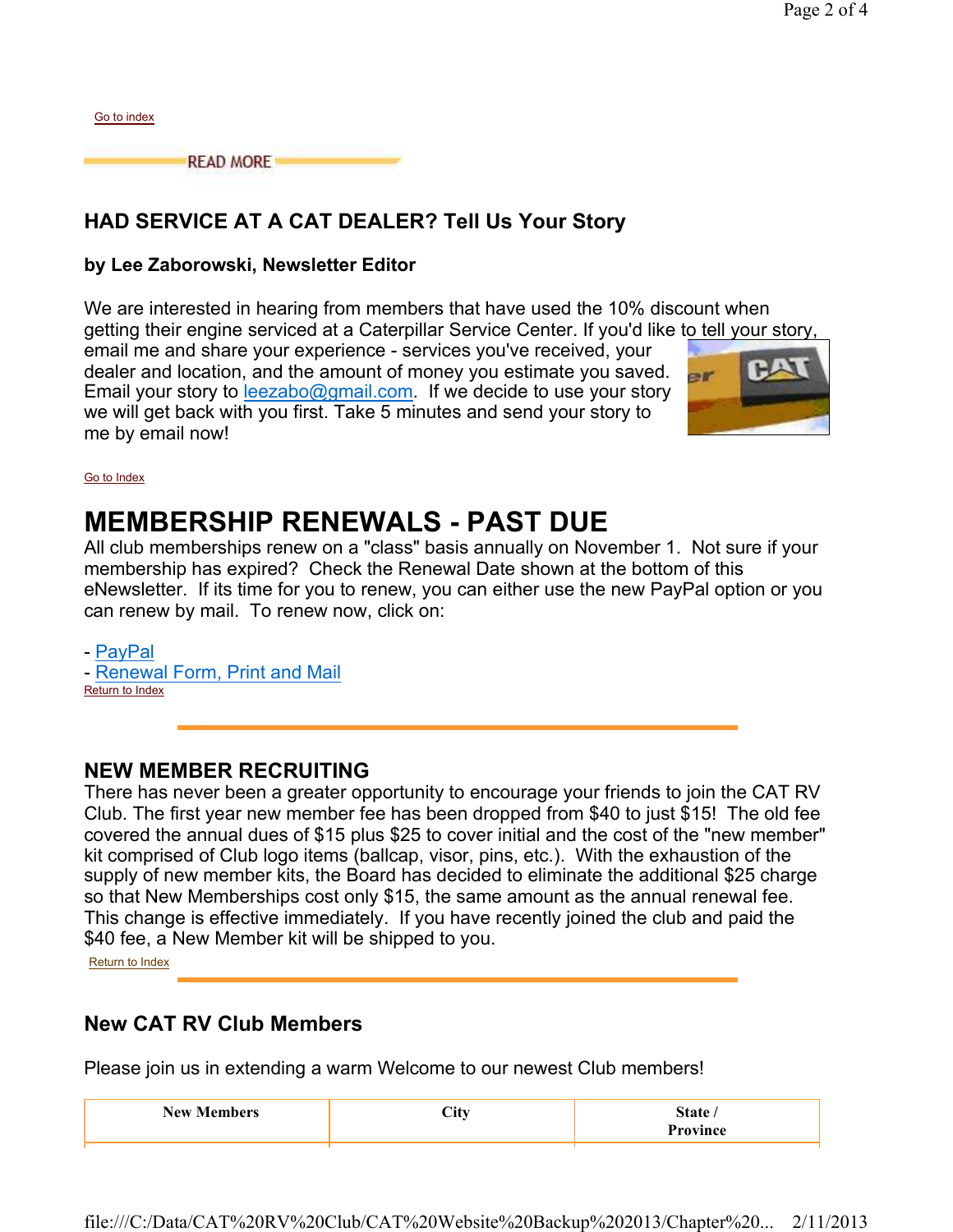| Glen & Judy                | <b>Brower</b>  | Surprise, AZ       |
|----------------------------|----------------|--------------------|
| <b>Bob &amp; Christine</b> | <b>Bryant</b>  | Boca Raton, FL     |
| Bradley & Josette          | <b>Burgess</b> | Scottsdale, AZ     |
| Ron & Virginia             | Cline          | Santa Ynez, CA     |
| Garry & Vicki              | Cole           | Shelby, OH         |
| Russell & Jennifer         | Eiler          | Indianapolis, IN   |
| Carl & Sue                 | <b>Elliott</b> | Bakersfield, CA    |
| Marshall                   | <b>Harms</b>   | Cedar Rapids, IA   |
| Lynn & Maggi               | <b>Hicks</b>   | Oklahoma City, OK  |
| Dick & Beverly             | Reymore        | Ridgecrest, CA     |
| Paul & Carolyn             | Russano        | Harvey, LA         |
| Gregg & Sally              | Schendel       | Prescott, AZ       |
| Poteri & Claudia           | Scott/Ollander | Tarpon Springs, FL |
| Michael & Lawanda          | Swinea         | Cadiz, KY          |
| John & Jackie              | Telling        | Citrus Heights, CA |
| Al & Barb                  | Wright         | Lakeside, CA       |

Return to Index

## **TIME TO MAKE PLANS FOR OUR SUMMER RALLY! Pacific Shores Resort, Newport, Oregon, July 28 - August 1, 2010 by Danny & Marcie Quarisa and Derrel & Kathe Letulle, Rally Masters**!





Return to Index